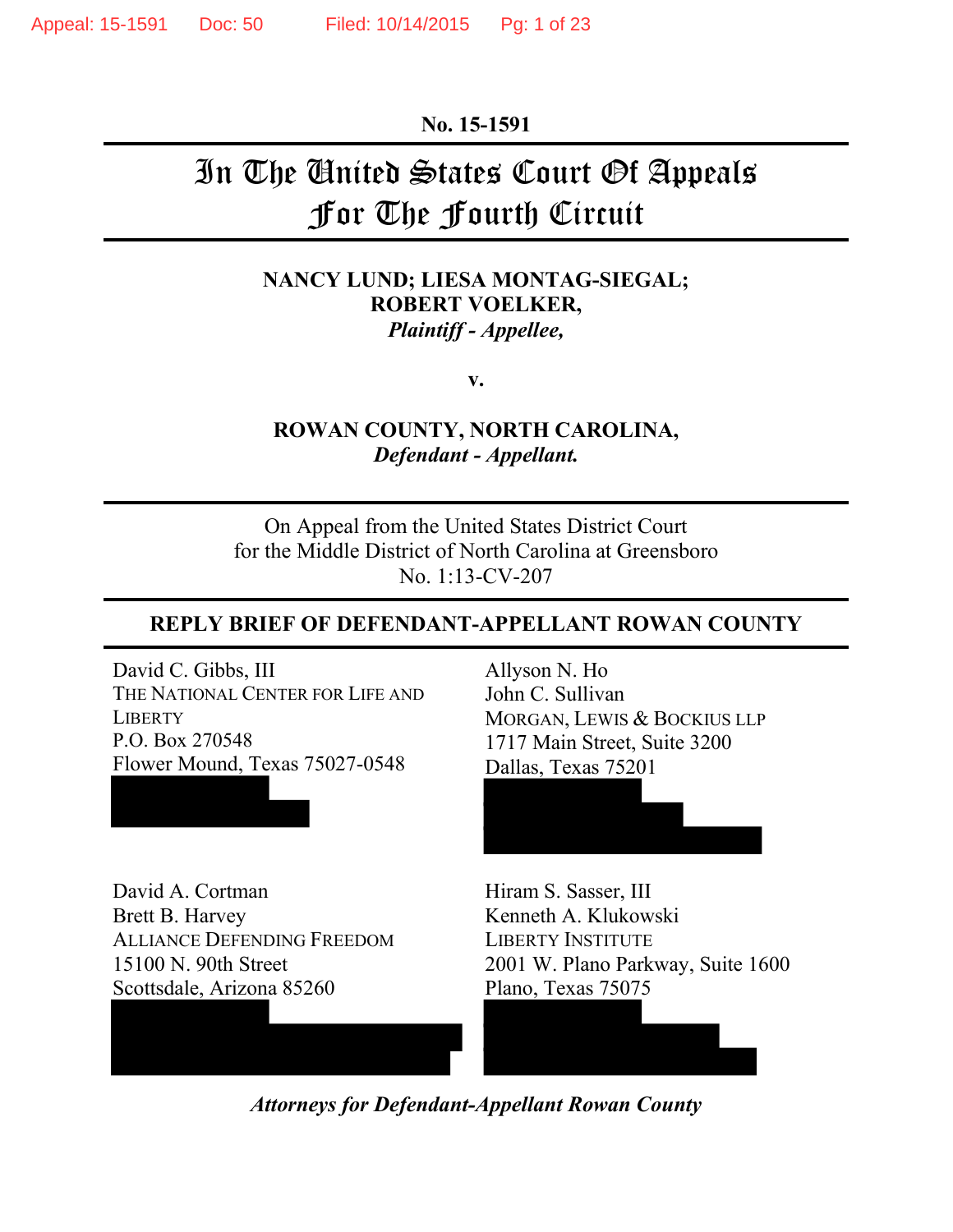## **TABLE OF CONTENTS**

| $\mathbf{I}$ . |                 | The Supreme Court's Decision In Greece Is Controlling And                                                           |  |
|----------------|-----------------|---------------------------------------------------------------------------------------------------------------------|--|
|                | A <sub>1</sub>  | There Is No Constitutional Basis For Distinguishing<br>Legislative Prayers Offered By Legislators From Those        |  |
|                | <b>B</b> .      | The County's Practice Fits Comfortably Within The<br>Historical Tradition Recognized By The Supreme Court           |  |
| II.            |                 | The Narrow Exception In Greece For Unconstitutionally<br>Coercive Prayers Has No Application Here (And Neither Does |  |
|                | $\mathbf{A}$ .  | Greece Protects Legislative Prayers From Censorship By                                                              |  |
|                | <b>B</b> .      | The County's Legislative Prayer Practice Is Not<br>"Coercive" Under Greece Because The Public Is Not                |  |
|                | $\mathcal{C}$ . | No One Was Singled Out For Opprobrium By The                                                                        |  |
|                | D.              | The Lemon Test In Any Form Is Inappropriate Here 16                                                                 |  |
|                |                 |                                                                                                                     |  |
|                |                 |                                                                                                                     |  |
|                |                 |                                                                                                                     |  |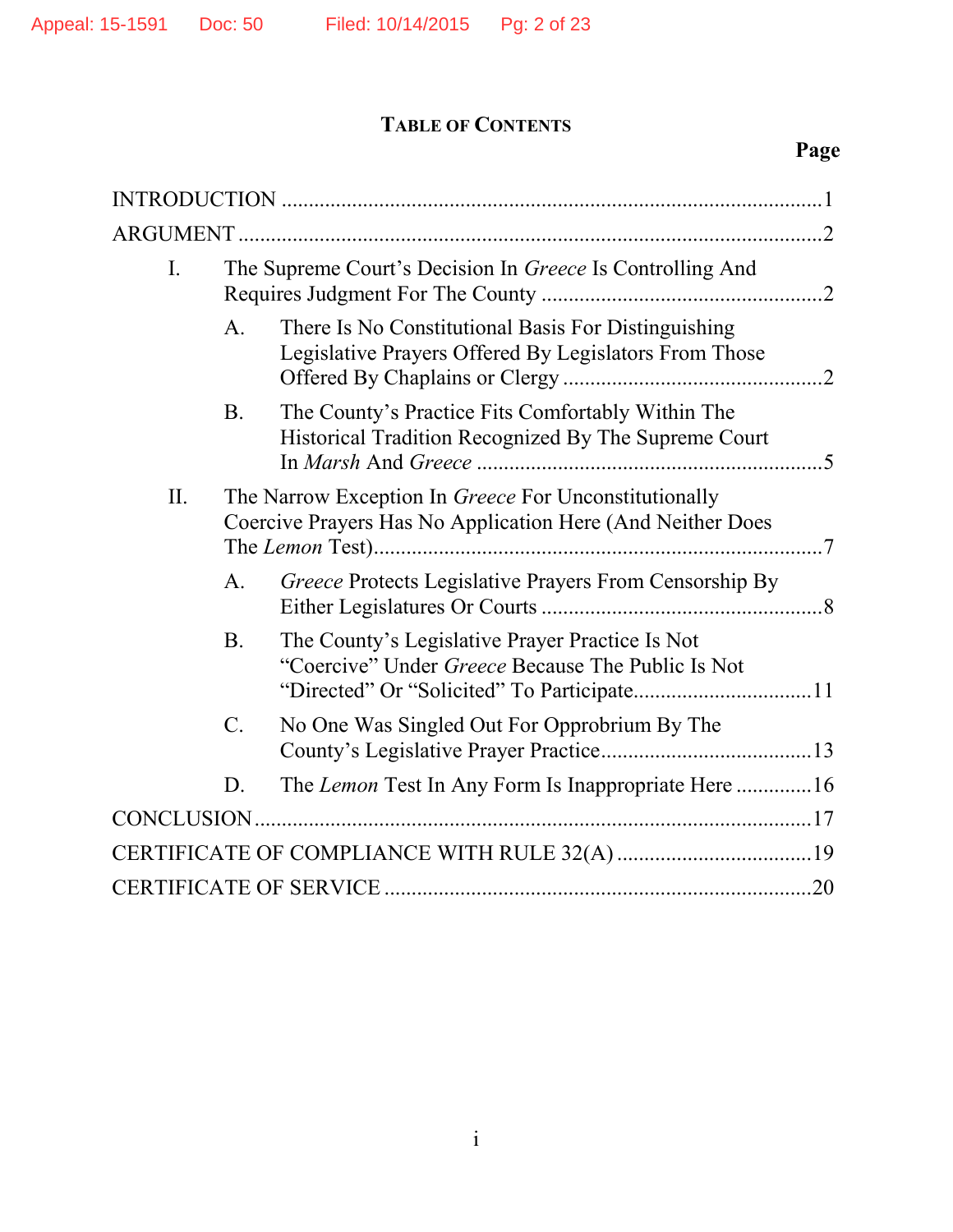| <b>CASES</b>                                             | Page(s) |
|----------------------------------------------------------|---------|
|                                                          |         |
| Galloway v. Town of Greece,                              |         |
| Joyner v. Forsyth Cnty.,                                 |         |
| Marsh v. Chambers,                                       |         |
| Myers v. Loudoun Cnty. Pub. Schs.,                       |         |
| Pleasant Grove City v. Summum,                           |         |
| Simpson v. Chesterfield Cnty. Bd. of Supervisors,        |         |
| Town of Greece v. Galloway,                              |         |
| W. Va. State Bd. of Educ. v. Barnette,                   |         |
| Walker v. Tex. Div., Sons of Confederate Veterans, Inc., |         |
| Wynne v. Town of Great Falls,                            |         |
| <b>OTHER AUTHORITIES</b>                                 |         |
|                                                          |         |
|                                                          |         |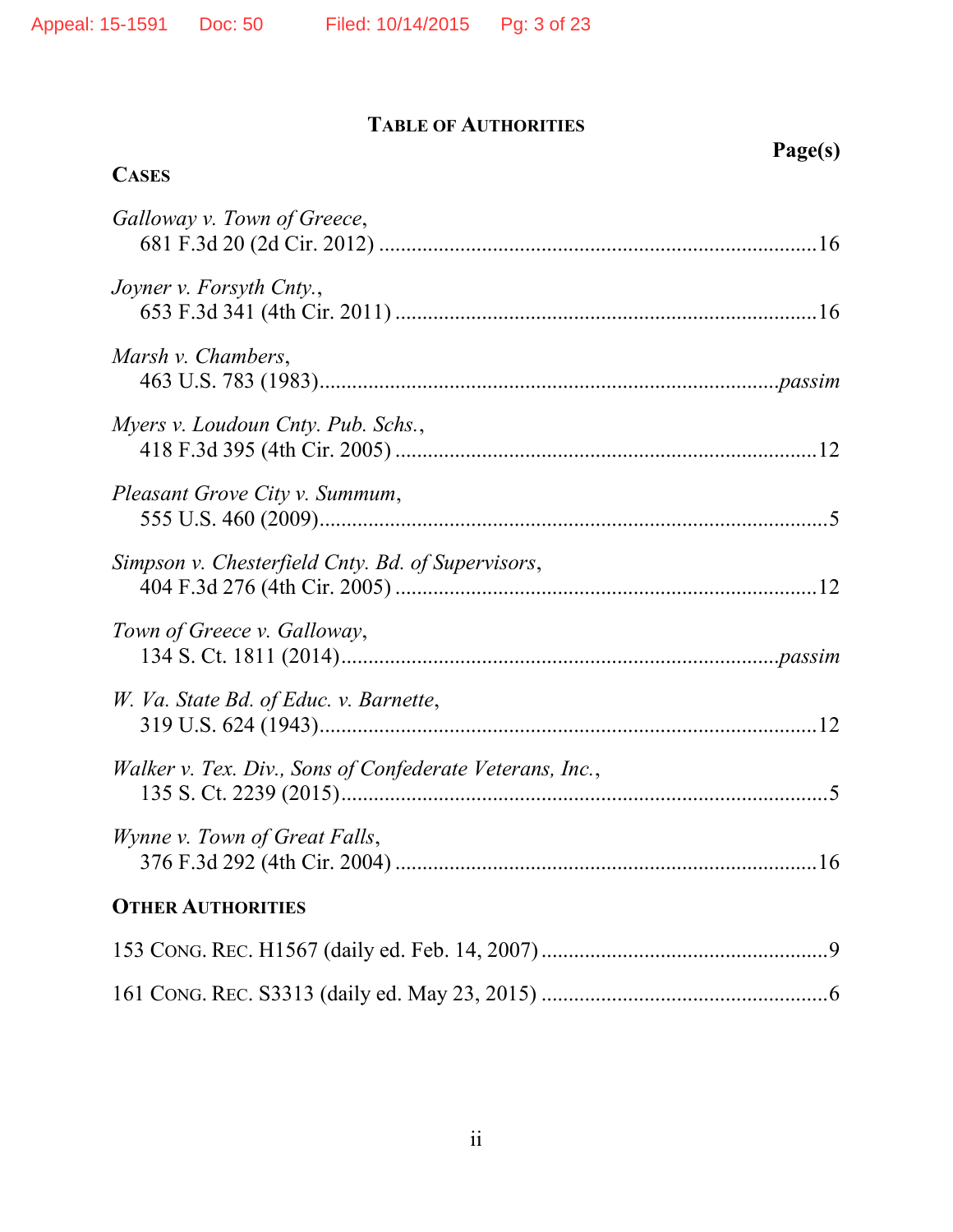#### **INTRODUCTION**

This case began as a challenge to the sectarian content of the County's legislative prayer practice. Once the Supreme Court in *Greece* eliminated the basis for that challenge by recognizing that sectarian prayers are part of the historical tradition previously upheld by the Supreme Court in *Marsh*, plaintiffs switched gears—contending that the County's legislative prayer practice is unconstitutional because legislators (and not chaplains or clergy) offer the prayers. With the shortcomings of that theory now evident, plaintiffs' theory has shifted once more to the "context" and "facts" that allegedly make the County's legislative prayer practice "coercive"—a strategy made doubly treacherous by misstatements of the record and the law. And at bottom, the new theory relies—as it must—on the same *Lemon*/endorsement test rejected by the Supreme Court in *Greece*.

*Greece* controls and requires judgment in the County's favor for two primary reasons. First, the County's prayer practice fits comfortably within the historical tradition recognized in *Marsh* and *Greece*, and the fact that legislators rather than chaplains or clergy offer the prayers is a distinction without a constitutional difference. Second, and related, the narrow exception recognized in *Greece* for a practice over time of truly "coercive" prayers that would *not* come within the historical tradition of solemnizing prayers has no application here. If anything, it is plaintiffs' visions of censorship—both inside and outside the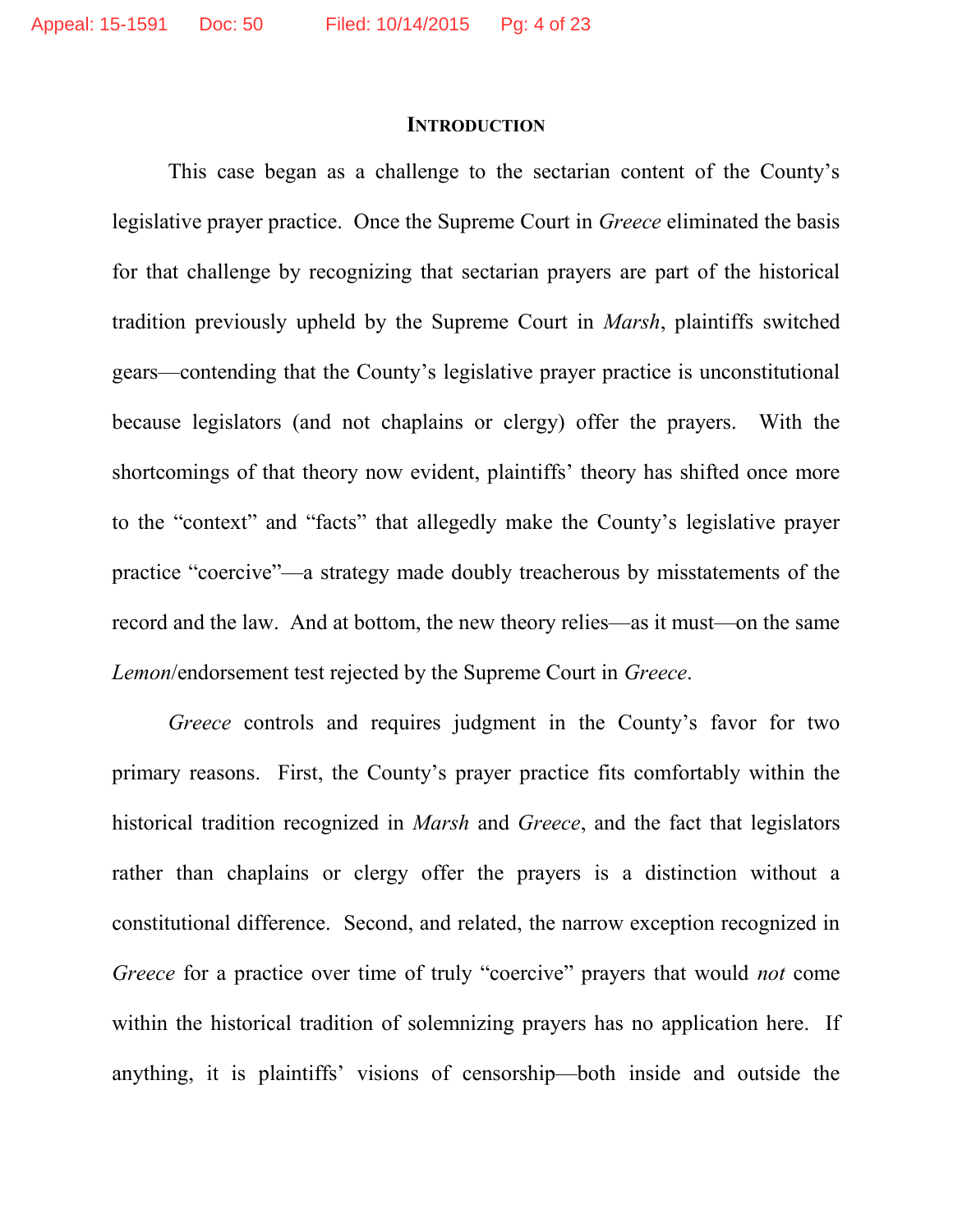legislative hall—that would run afoul of the Establishment and Free Speech Clauses, not the County's prayer practice.

#### **ARGUMENT**

- **I. The Supreme Court's Decision In** *Greece* **Is Controlling And Requires Judgment For The County.**
	- **A. There Is No Constitutional Basis For Distinguishing Legislative Prayers Offered By Legislators From Those Offered By Chaplains or Clergy.**

As the County demonstrated in its opening brief (at 19-21), the district court reversibly erred in misreading *Greece*—which is controlling here and requires judgment in the County's favor—to hold that the Constitution bars the County commissioners, simply because they are commissioners (and not chaplains), from offering prayers to solemnize their meetings unless they censor those prayers to remove any "overwhelmingly Christian" content. *See* JA 344; DE 62 at 22. Plaintiffs' primary argument (at 5, 10, 17, 24-26, 30-31) is that legislative prayers somehow lose their constitutional protection when legislators (rather than chaplains) offer the prayers. But as the County has already demonstrated (at 19- 23), that is a distinction without a legal, logical, or practical difference.

Plaintiffs' only meaningful response (at 30) is that "the [Supreme] Court's analysis [in *Greece*] repeatedly references who led the prayers." But the Supreme Court gave no indication—and plaintiffs do not point to one—that its decisions in *Greece* and *Marsh* hinged on the fact that chaplains delivered the prayers in those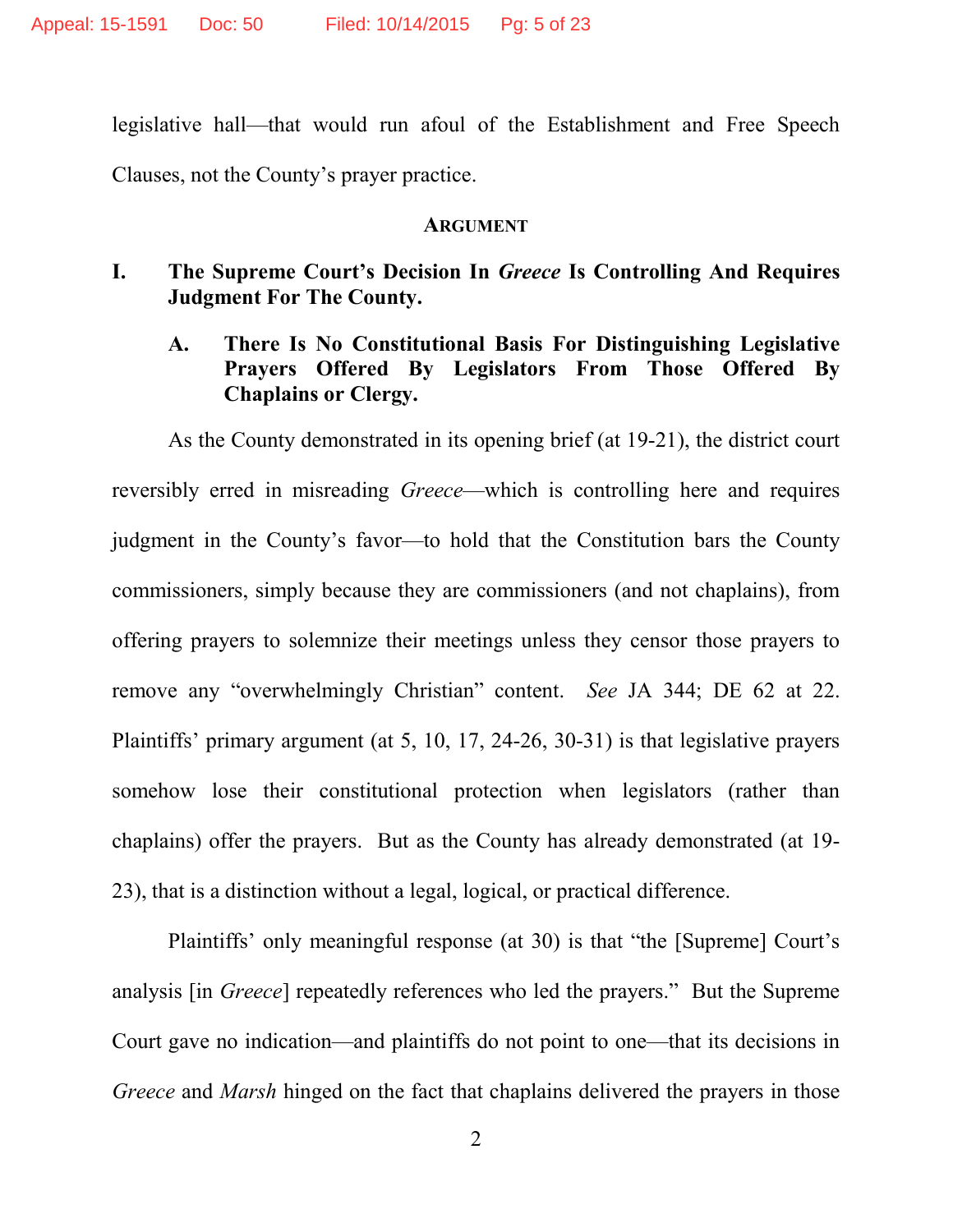<span id="page-5-1"></span><span id="page-5-0"></span>cases. *See Town of Greece v. Galloway*, 134 S. Ct. 1811 (2014); *Marsh v. Chambers*, 463 U.S. 783 (1983). Whether it is a chaplain or a legislator, the government is speaking. If anything, as the County argued in its opening brief (at 26), an argument could be made that prayers offered by legislators present *fewer* Establishment Clause concerns than prayers by chaplains—*i.e.*, that it is arguably *more* problematic to allow a simple majority to elect a chaplain (and pay him or her from the public fisc) to deliver purely sectarian prayers (as was the case in *Marsh*)—than it is to allow various members of the legislative body to offer (or decline to offer) the legislative prayers. Plaintiffs have no response to this argument, because there is none.<sup>[1](#page-5-2)</sup>

Plaintiffs attempt (at 25-26) but fail to explain away this Court's recognition in previous cases (cited in the County's opening brief at 23-25) that legislators may offer legislative prayers. Plaintiffs insist (at 25) that this Court's cases "were decided with the understanding that elected officials could not engage in sectarian legislative prayer." The argument seems to be that this Court would have prohibited legislators *qua* legislators from offering legislative prayers if it had only realized that the Supreme Court would deem sectarian prayers acceptable.

<span id="page-5-2"></span><sup>&</sup>lt;sup>1</sup> Plaintiffs counter (at 30 n.10) is that this argument would allow sectarian prayers in courts. So too, however, would plaintiffs' own argument—the prayers would simply need to be delivered by a chaplain appointed by the chief judge. That, in turn, only highlights that the distinction plaintiffs rely upon makes no difference to the legal analysis under *Marsh* and *Greece*.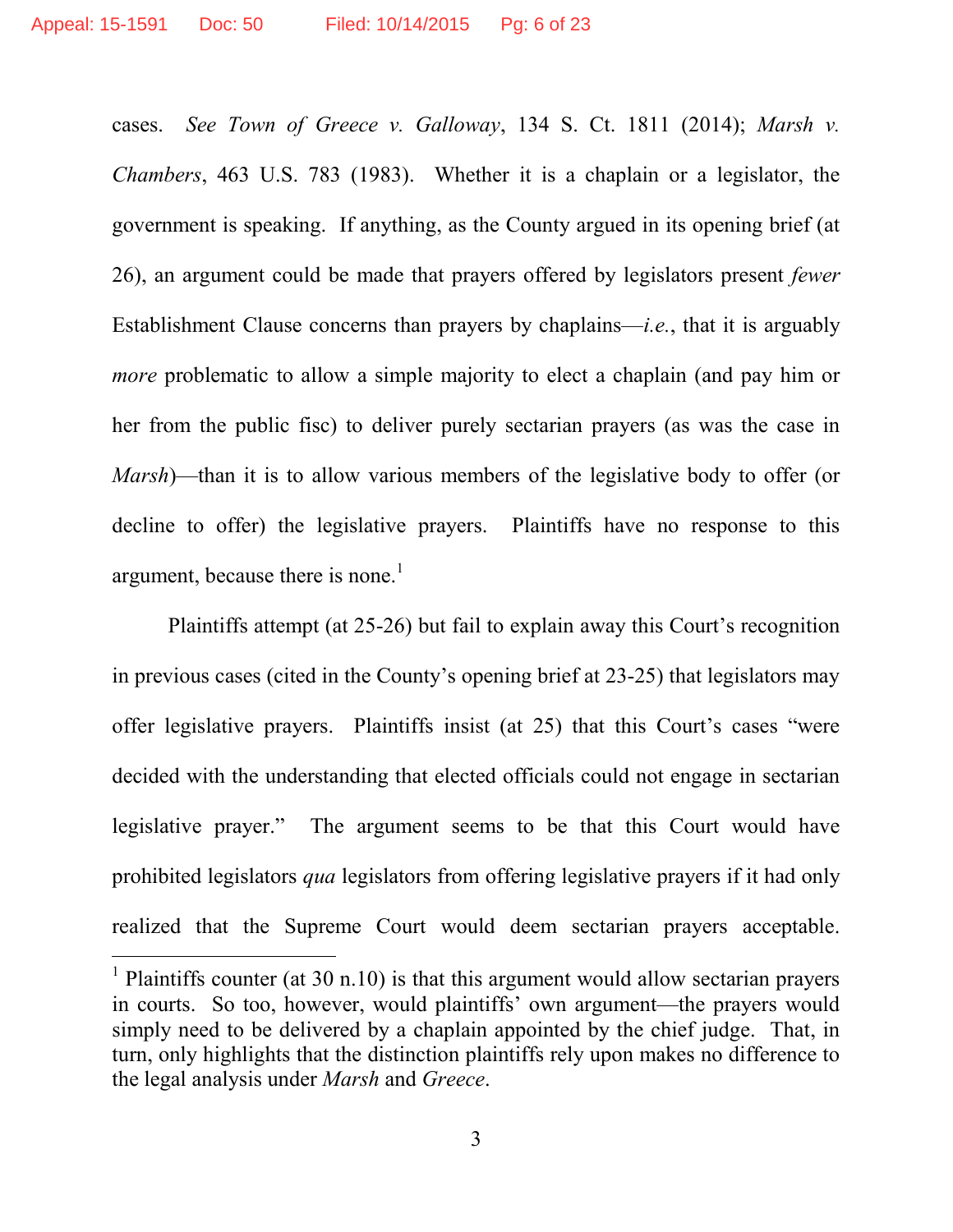Understanding that this is a false assumption, plaintiffs go on to argue the "more important" points that those cases did not involve "elected officials directing the public to participate in its prayers and singling out for reproach those who object." *Id.* Because neither of those things happened in this case either, the argument simply begs the question.

Plaintiffs similarly beg the question (at 23-26) by virtually framing it in terms of whether there is a "longstanding historical tradition of an unconstitutional legislative prayer practice."[2](#page-6-0) That is like asking whether a punishment that is cruel and unusual violates the Eighth Amendment's prohibition on cruel and unusual punishment. It is only by *assuming* a constitutional violation—which is the very thing at issue—that plaintiffs can argue it makes a constitutional difference whether a legislator or a chaplain offers the prayer. It is difficult to imagine a more persuasive argument *against* plaintiffs' position than the one they themselves offer

<span id="page-6-0"></span><sup>2</sup> Plaintiffs rely (at 24) on three epithets to *assume* that the County's prayer practice is not in line with the tradition recognized in *Marsh* and *Greece*—that it involves "externally focused, directed, and divisive prayers." Yet each of these labels misstates either the law or the facts. Because legislative prayers that mention nonlegislators (like soldiers or citizens of the County) may still have legislators as their "principal audience," plaintiffs' "external focus" argument misreads *Greece*. *See infra* Part II.A. Because the prayers were not "directed," there is no legal difference between the ones offered here and those offered in *Greece* and *Marsh*. *See infra* Part II.B. And because "divisive" can only mean "sectarian," an argument rejected by *Greece*, the correct inquiry is whether the prayers single out individuals for opprobrium, which they do not. *See infra* Part II.C.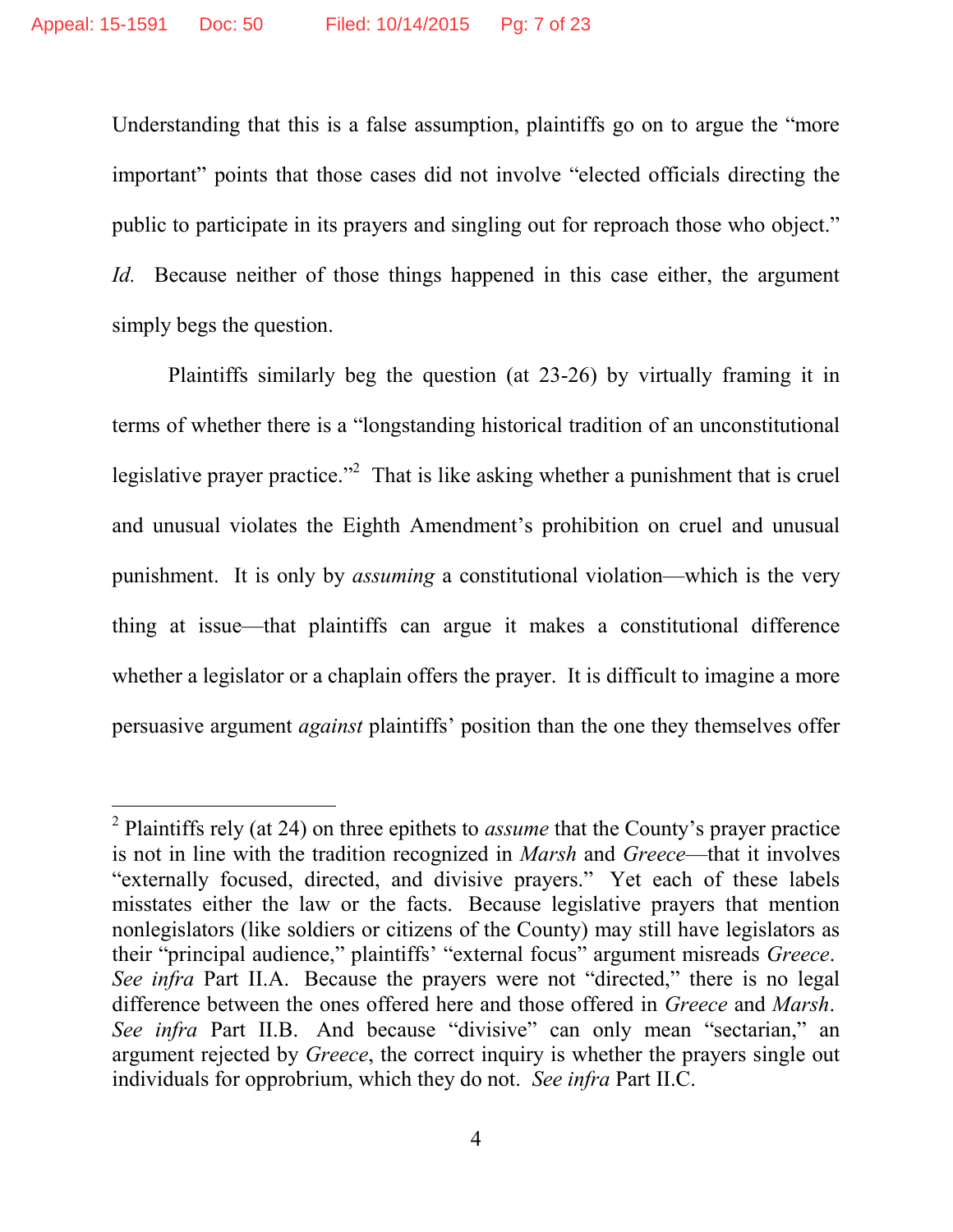in support of it. Thus plaintiffs implicitly recognize that there is no difference between legislators and chaplains when it comes to speaking for the government.<sup>[3](#page-7-2)</sup>

## **B. The County's Practice Fits Comfortably Within The Historical Tradition Recognized By The Supreme Court In** *Marsh* **And** *Greece***.**

In this case, the only question is "whether the prayer practice . . . fits within the tradition long followed in Congress *and the state legislatures*." *Greece*, 134 S. Ct. at 1819 (emphasis added). After *Greece*, there is no longer any question that sectarian prayer "fits within" that tradition, or that prayer by local government entities does too. Plaintiffs are left to argue that prayer by legislators (as opposed to chaplains or clergy) is somehow outside that tradition, but that argument is even weaker than the ones rejected in *Greece*. *See* Br. of *Amici Curiae* States at 12-26; Br. of Members of Congress as *Amici Curiae* at 1.

<span id="page-7-2"></span><span id="page-7-1"></span><span id="page-7-0"></span> $3$  The Supreme Court has noted on more than one occasion that government speech is government speech, no matter which actor is doing the "talking." *See, e.g.*, *Walker v. Tex. Div., Sons of Confederate Veterans, Inc.*, 135 S. Ct. 2239, 2251 (2015) ("The fact that private parties take part in the design and propagation of a message does not extinguish the governmental nature of the message or transform the government's role into that of a mere forum-provider."). This is consistent, of course, with the Supreme Court's consideration of whether volunteer chaplains offering prayers at a legislative session offends the Establishment Clause. If the speech were not "government" speech, there could be no violation. But if the government-paid chaplain in *Marsh* was free to offer a sectarian prayer, there is no bar to a legislator offering the same prayer. Both are government speakers. *See also Pleasant Grove City v. Summum*, 555 U.S. 460, 464 (2009) (monuments donated by private citizens but displayed on government land were government "speech").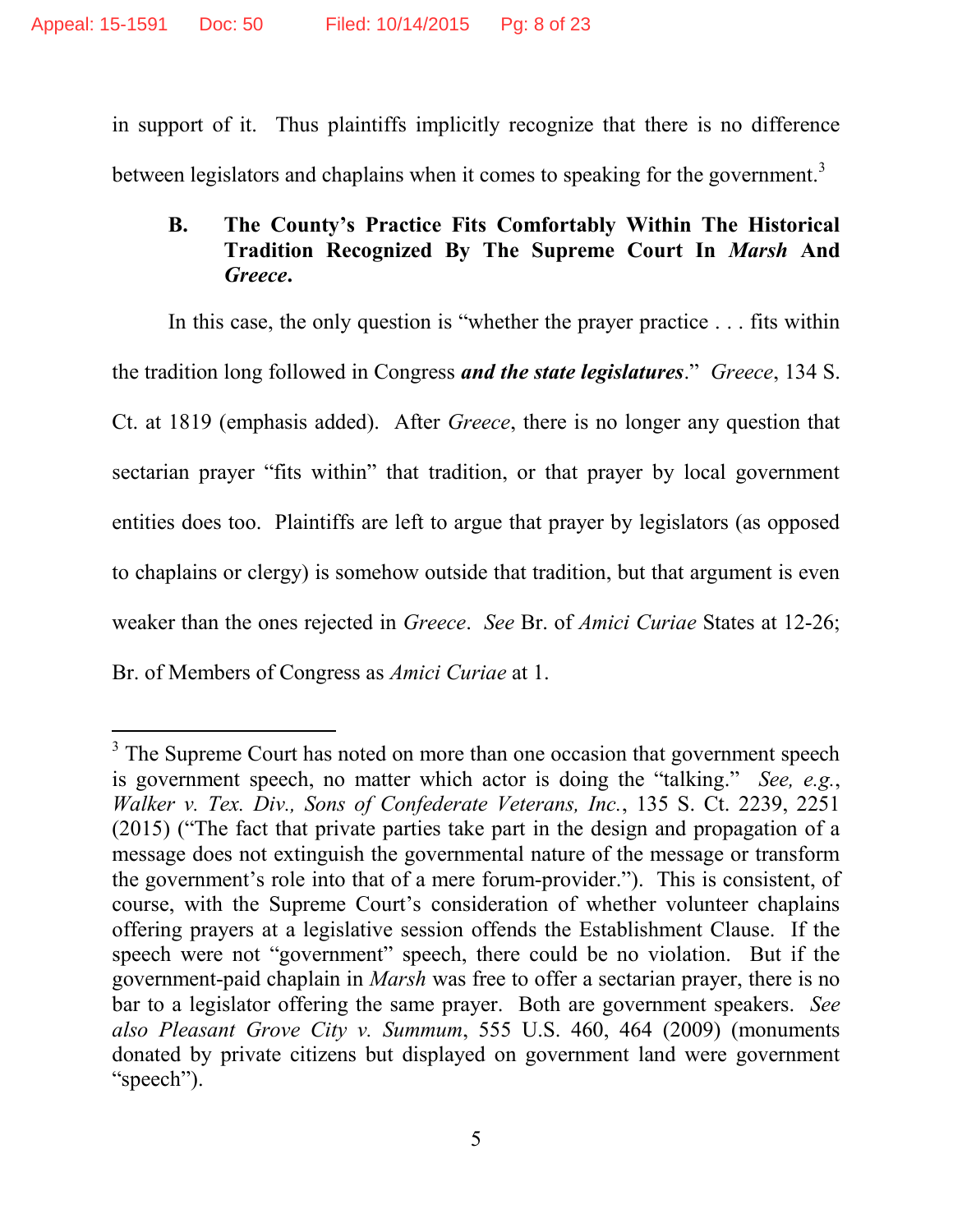Indeed, if accepted, plaintiffs' argument would effectively overrule *Greece* by throwing into question the "tradition long followed by . . . the state legislatures"—outlined extensively by *amici*—of legislators leading legislative prayer (even exclusively leading the prayers, as here). *See* Br. of *Amici Curiae* States at 20-26. As *amici* demonstrate, at least 163 lawmaking bodies in this Circuit alone rely exclusively on "lawmaker-led prayers." *Id.* at 24. And that number does not even account for the lawmaking bodies (like the U.S. Congress) in which legislators occasionally offer the prayers. The tide of litigation against state and local governments stemmed by the *Greece* decision would no doubt rise again under plaintiffs' argument—in contravention of the Supreme Court's instruction that it would be wrong to "create new controversy and begin anew the very divisions along religious lines that the Establishment Clause seeks to prevent." *Greece*, 134 S. Ct. at 1819.

Plaintiffs' silence on the scope and history of the prayer practice at issue here is telling. Evidently they believe it was constitutionally suspect for *amicus* U.S. Senator James Lankford to personally deliver the Senate's prayer during this past year as a sitting U.S. Senator. 161 CONG. REC. S3313 (daily ed. May 23, 2015) (offering just one recent example of a longstanding practice). Yet congressional history refutes that view and confirms that the practice has existed

<span id="page-8-0"></span>6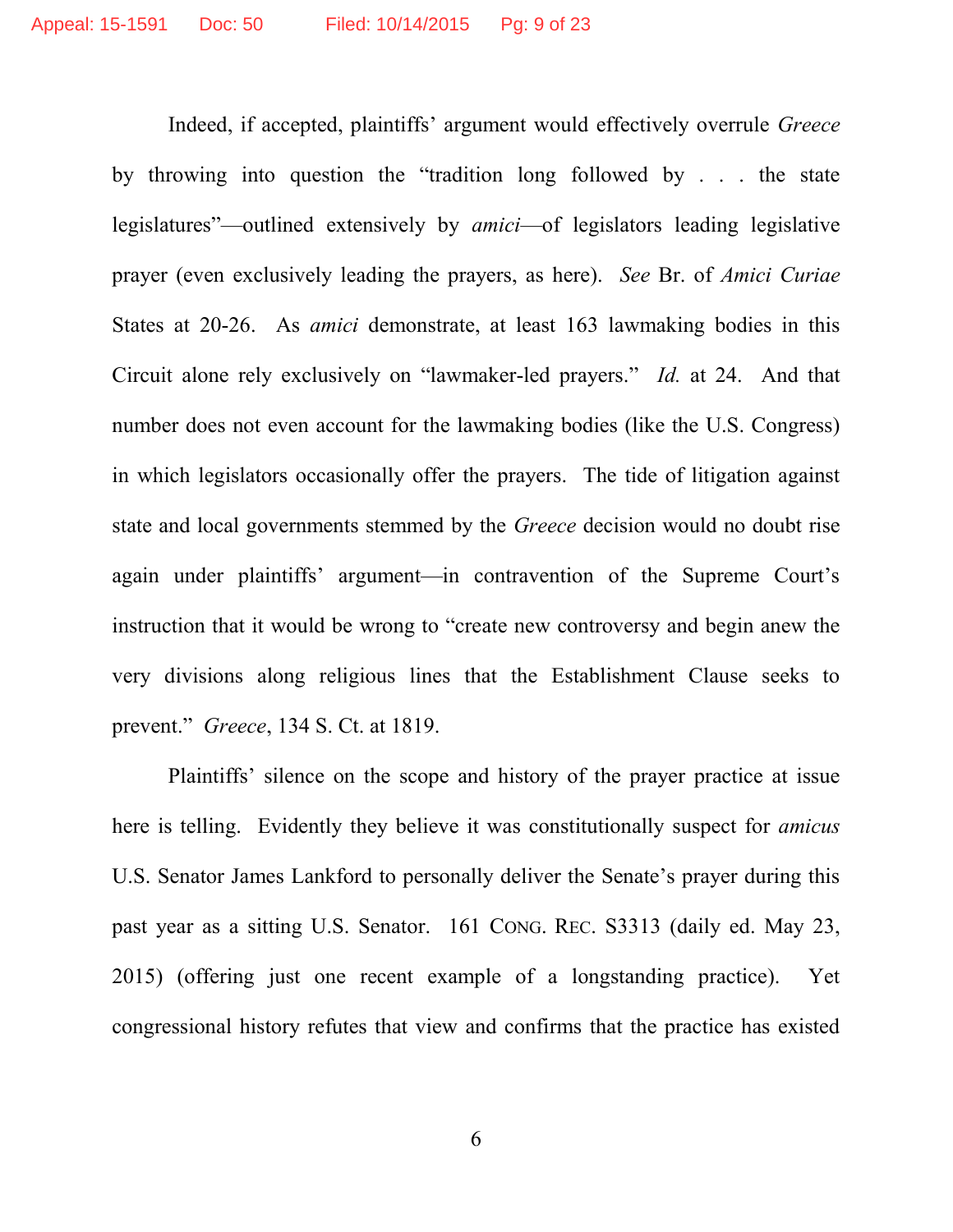throughout American history, and thus is part of the tradition upheld in *Marsh* and *Greece*. Br. of Members of Congress as *Amici Curiae* at 6-11.

### **II. The Narrow Exception In** *Greece* **For Unconstitutionally Coercive Prayers Has No Application Here (And Neither Does The** *Lemon* **Test).**

Perhaps recognizing the weakness of their argument that prayers by legislators are somehow outside the tradition of solemnizing prayers recognized by the Supreme Court in *Marsh* and *Greece*, plaintiffs devote much of their brief to attempting to expand the narrow exception recognized in *Greece* for truly coercive prayers. *See Greece*, 134 S. Ct. at 1824 ("Absent a *pattern* of prayers that *over time denigrate, proselytize, or betray an impermissible government purpose*, a challenge based solely on the content of a prayer will not likely establish a constitutional violation. *Marsh*, indeed, requires an inquiry into the prayer opportunity as a whole, rather than into the contents of a single prayer." (emphases added) (citing [4](#page-9-0)63 U.S. at 794-95)).<sup>4</sup> But plaintiffs' attempt to expand that narrow exception only confirms that they cannot come within it. Indeed, were plaintiffs' view accepted, the narrow exception for coercive prayers would swallow the rule

<span id="page-9-0"></span><sup>&</sup>lt;sup>4</sup> Justice Thomas, joined by Justice Scalia, would go even further to hold that an Establishment Clause violation only takes place when there is legal coercion. *See Greece*, 134 S. Ct. at 1838 (Thomas, J., concurring in part and concurring in the judgment).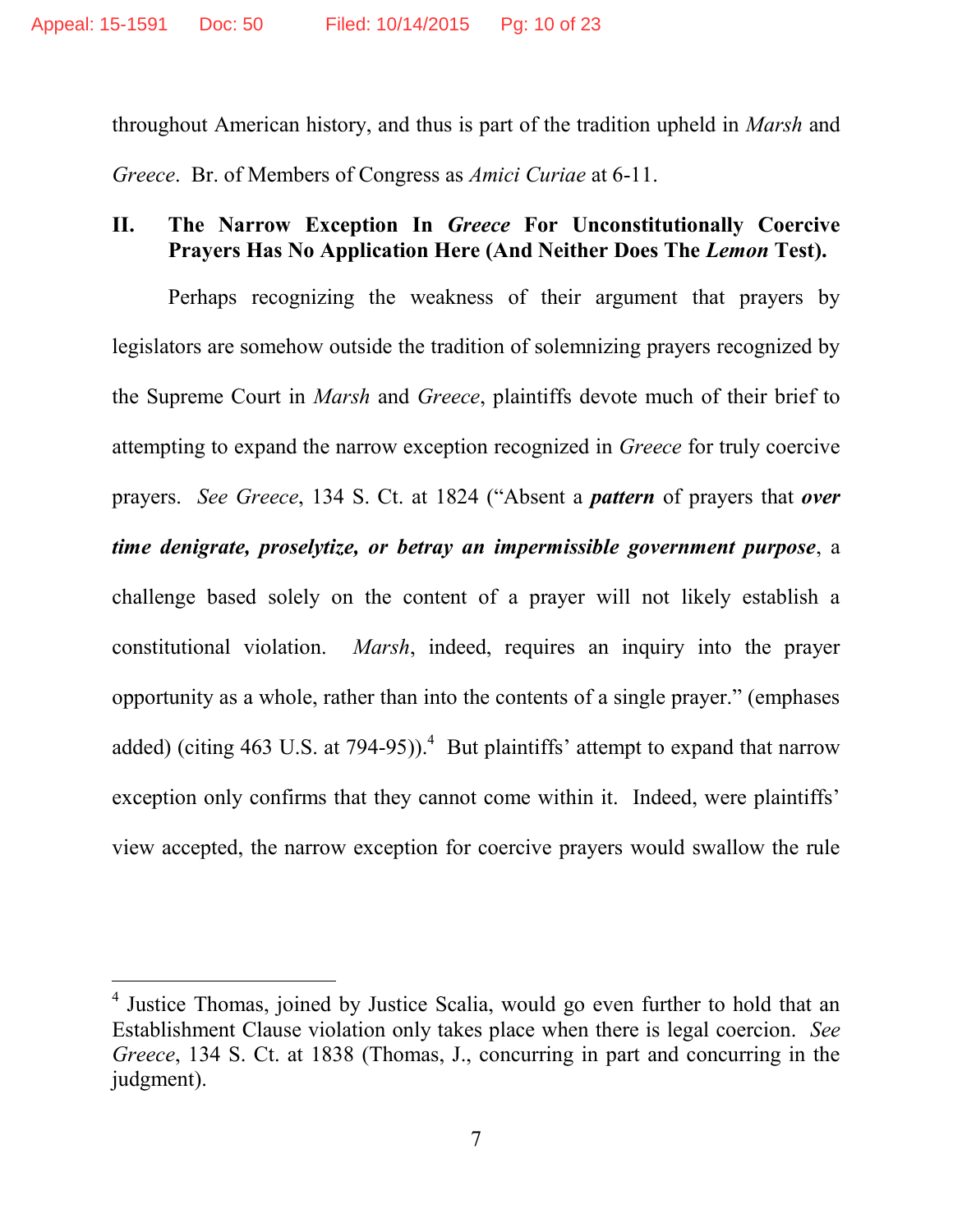and *sub silentio* overrule *Greece* itself by inviting courts to undertake an endorsement analysis in every case. That cannot be right.<sup>[5](#page-10-0)</sup>

Though plaintiffs misrepresent (at 27) the County's position as seeking "blanket approval for all legislative prayer policies," that has never been the County's position. To the contrary, the County's view (at 29-35) is simply that the criteria set out in *Greece* for identifying unconstitutional legislative prayer practices are not close to being met in the instant case.

#### **A.** *Greece* **Protects Legislative Prayers From Censorship By Either Legislatures Or Courts.**

First, plaintiffs seize (at 8-14) on language in *Greece*, 134 S. Ct. at 1825 (opinion of Kennedy, J.), recognizing that legislators are the "principal"—but not exclusive—"audience" for legislative prayers, to argue that the prayers at issue are unconstitutionally coercive because they are "an external act focused on the broader public." But *Greece* itself refutes that argument, which the record would not support in any event. In *Greece*, the Supreme Court made clear that legislative prayers can "reflect the values [lawmakers] hold as private citizens" because "[t]he prayer is an opportunity for them to show who and what they are." *Id.* at 1826. The record here reflects just such prayers. Plaintiffs complain (at 10) that the

<span id="page-10-0"></span><sup>&</sup>lt;sup>5</sup> If plaintiffs' "facts-sensitive" analysis proves anything, it is that summary judgment was improper and the County is entitled at the very least to a trial.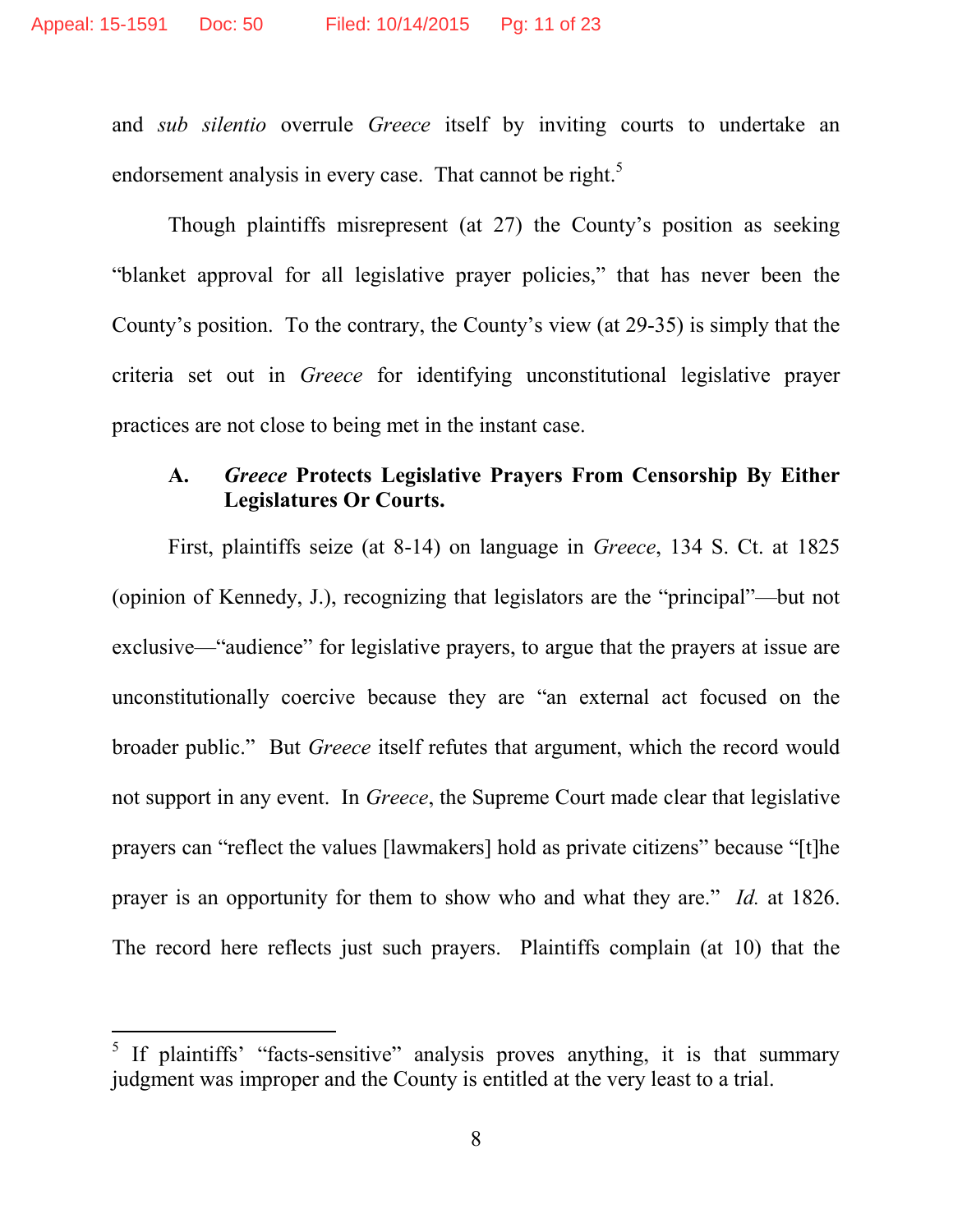prayers were not "solely for [the commissioners'] benefit" but do so by stretching the words of the prayers beyond their meaning.

For example, contrary to plaintiffs' assertions, a commissioner's prayer expressing his own belief that divine guidance for him is the best the county can hope for (JA 325; DE 62 at 3) "sets [his] mind to a higher purpose" and thus bears all the hallmarks of legislative prayer. *See Greece*, 134 S. Ct. at 1825 (opinion of Kennedy, J.). So too with plaintiffs' complaints about prayers by commissioners that mentioned a deputy sheriff who had been seriously wounded in the line of duty (JA 14; DE 1 at 6) and county residents deployed to Iraq and other warzones in service to the Nation (SA 29; DE 6-4 at 19). Such prayers are common in Congress. *See, e.g.*, 153 CONG. REC. H1567 (daily ed. Feb. 14, 2007) (remarks of Rev. Toti) ("We pray this Nation will return to the faith exhibited by men and women who trusted God, forged a Nation out of wilderness, raised families guided by standards from Your Word . . . . Father, shield our military troops protecting our freedoms around the world.").

<span id="page-11-0"></span>Legislative prayers do not somehow lose their constitutionally protected status because they invoke persons other than those serving in office—and certainly not prayers invoking those who serve and sacrifice for the good of their community and the Nation. Perhaps the most troubling aspect of plaintiffs' argument, though, is the degree to which, if accepted, it would "force the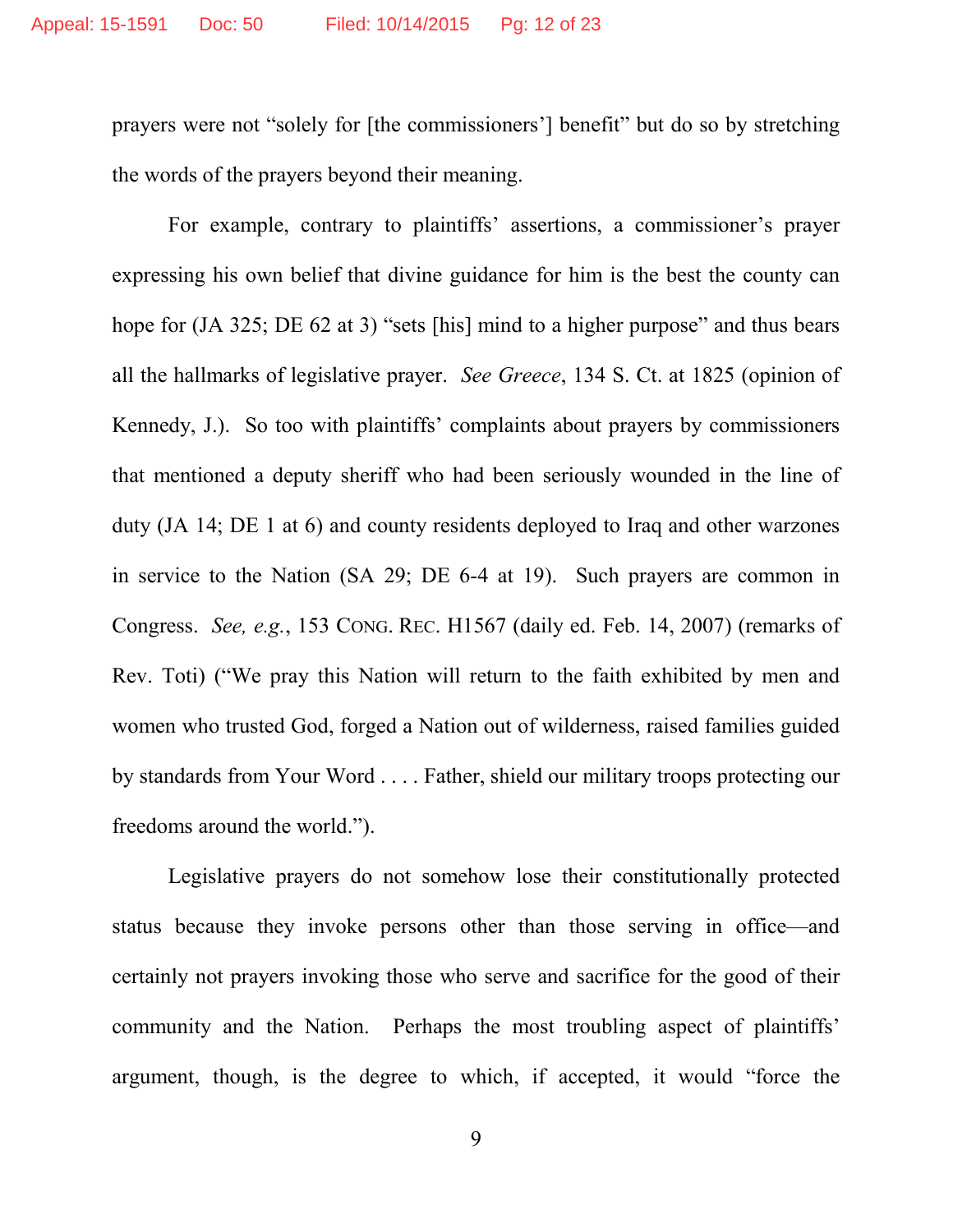legislatures that sponsor prayers and the courts that are asked to decide these cases to act as supervisors and censors of religious speech, a rule that would involve government in religious matters to a far greater degree than is [currently] the case." *Greece*, 134 S. Ct. at 1822.

Given the number of times plaintiffs have misconstrued the commissioners' words in this case alone, it is not hard to see why the Supreme Court has prohibited courts from engaging in such an exercise across the board. So not only would plaintiffs' reading of *Greece* and *Marsh* prohibit legislative prayers on behalf of soldiers, first responders, the needy, and victims of tragedy, it would also violate *Marsh* by requiring the very same judicial parsing of prayers that led the Supreme Court in *Marsh* to uphold legislative prayer in the first place. *See Marsh*, 463 U.S. at 795 ("[I]t is not for us to embark on a sensitive evaluation or to parse the content of a particular prayer."). That is reason enough to reject it. More broadly, and contrary to plaintiffs' assertion (at 11), the "internal or external nature of a prayer practice" is not, and never was, a "key consideration" under *Greece*. Instead, the Court distinguished situations where "the course and practice *over time* shows that the invocations denigrate nonbelievers or religious minorities, threaten damnation, or preach conversion." *Greece*, 134 S. Ct. at 1823 (emphasis added).[6](#page-12-0)

<span id="page-12-0"></span><sup>6</sup> Plaintiffs' argument to the contrary relies on Justice Kagan's *Greece* dissent, which noted that "[t]he practice here at issue differs from the one sustained in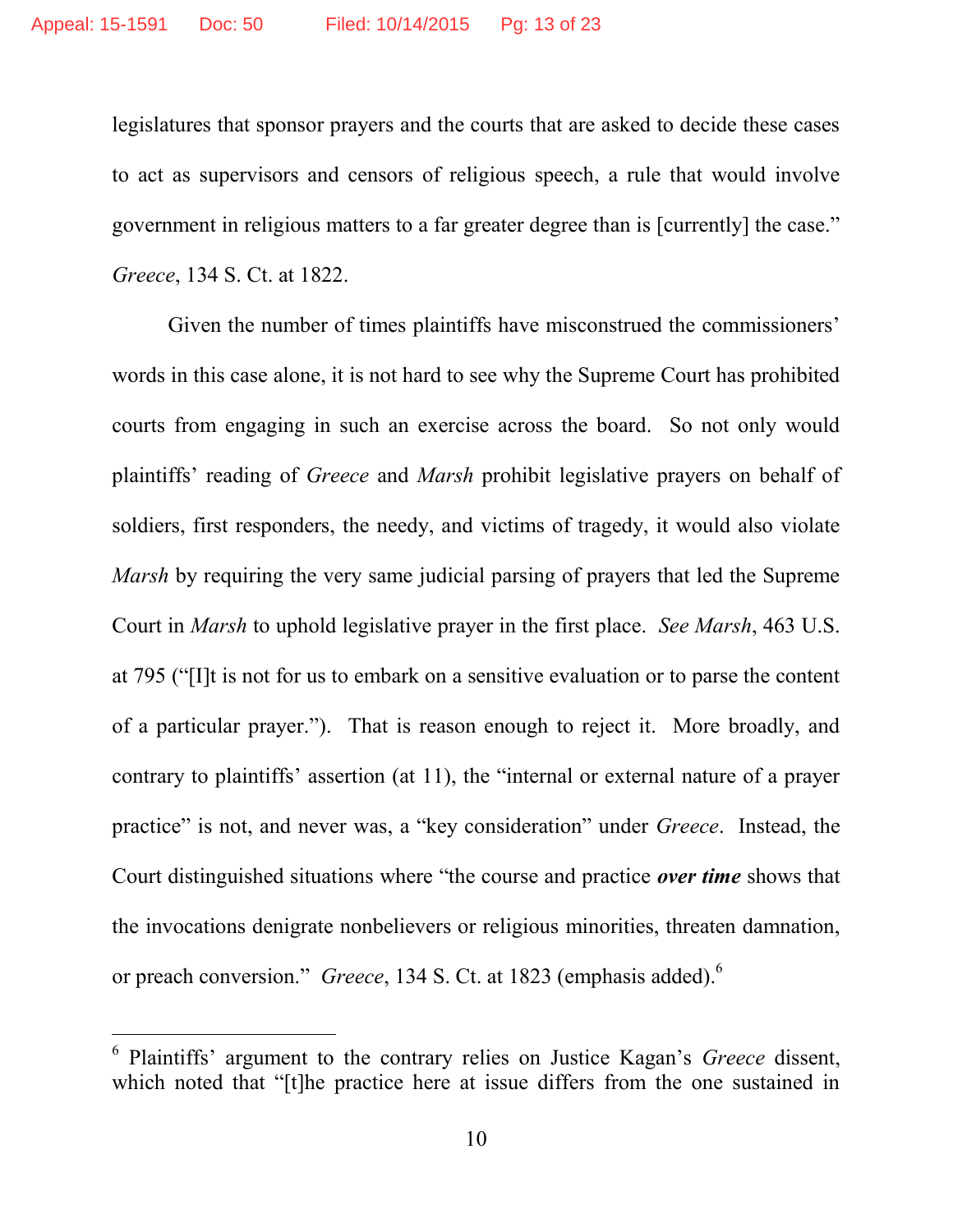## **B. The County's Legislative Prayer Practice Is Not "Coercive" Under** *Greece* **Because The Public Is Not "Directed" Or "Solicited" To Participate.**

Second, plaintiffs argue (at 14-18) that the prayers at issue are unconstitutionally coercive because the commissioners occasionally invited others to join them in prayer by saying "let us pray" or "please pray with me." *See Greece*, 134 S. Ct. at 1826 (opinion of Kennedy, J.) (noting that the "analysis would be different if town board members *directed the public to participate in the prayers*, singled out dissidents for opprobrium, or indicated that their decisions might be influenced by a person's acquiescence in the prayer opportunity." (emphasis added)). That argument, too, is both legally and factually wrong. When the Supreme Court expressed concern about prayer-givers "direct[ing] the public to participate in the prayers," the Court was concerned about orders, not requests. *See id.* at 1832 (Alito, J., concurring) (referring to the invitation as not just "commonplace" but an "almost reflexive" request that opens any public prayer).

As the County pointed out in its opening brief (at 31), and as plaintiffs' own record citations (at 15) confirm, an invitation to stand is not a "direction" to do so. And even plaintiffs admit (at 2), not everyone stood or bowed their heads for the

*Marsh* because Greece's town meetings involve participation by ordinary citizens, and the invocations given—directly to those citizens—were predominantly sectarian in content." *Greece*, 134 S. Ct. at 1842 (Kagan, J., dissenting). This approach was rejected by the majority, and therefore provides plaintiffs no support.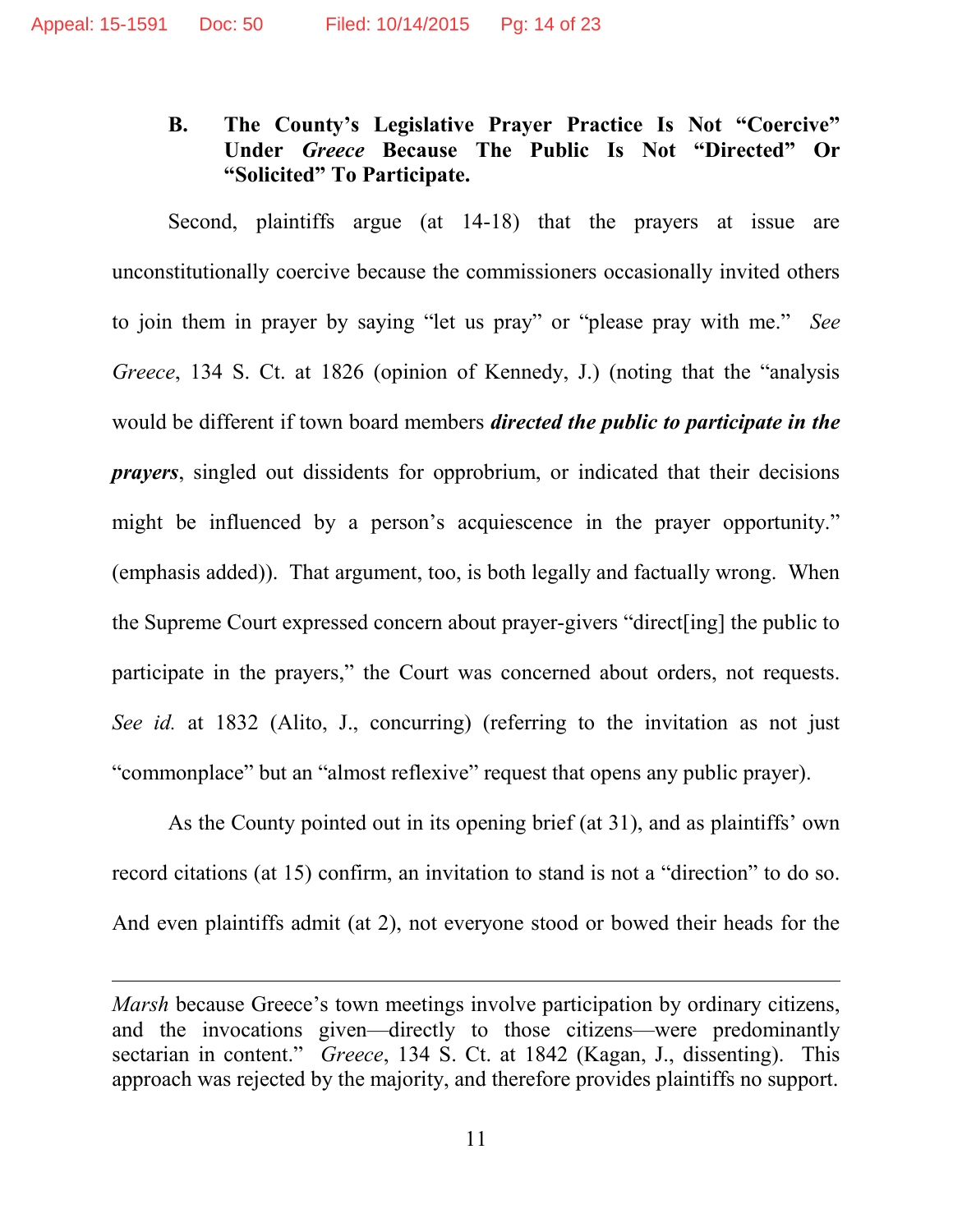<span id="page-14-0"></span>prayer. Plaintiffs further admit (at 15) that when these complained-of instances occurred, citizens were asked to "please stand [for] the invocation *and* the [P]ledge." (quoting JA 14; DE 1 at 6) (emphasis added). Government officials cannot direct citizens to stand to recite the Pledge of Allegiance, *see Myers v. Loudoun Cnty. Pub. Schs.*, 418 F.3d 395, 403-08 (4th Cir. 2005) (repeatedly recognizing that the recitation must be voluntary), any more than they could direct them to salute the American flag, *see W. Va. State Bd. of Educ. v. Barnette*, 319 U.S. 624, 638-42 (1943). So the words from the presiding commissioner are simply an *invitation* for citizens to participate voluntarily in the prayer or the Pledge only if they freely choose to do so—not a *command* that could reasonably be construed as "directing citizens" to participate in either activity.<sup>[7](#page-14-3)</sup>

<span id="page-14-2"></span>Neither can "let us pray" be an unconstitutional "solicitation" under *Greece*. That is because there is no evidence that those who chose not to pray were chastised or treated differently as a result—there is no *quid pro quo* one would see with solicitation. *See Greece*, 134 S. Ct. at 1826 (opinion of Kennedy, J.). And there is no evidence that plaintiffs could not have left the room during that time or arrived late to the meeting if it offended them. *See id.* at 1827. Further, an

<span id="page-14-3"></span><span id="page-14-1"></span><sup>7</sup> Plaintiffs' reliance on *Simpson v. Chesterfield County Board of Supervisors*, 404 F.3d 276 (4th Cir. 2005), is misplaced. That case predates *Greece* and therefore has nothing to say about whether the commissioners here impermissibly "directed the public to participate in the prayers," *Greece*, 134 S. Ct. at 1826 (opinion of Kennedy, J.), which they did not.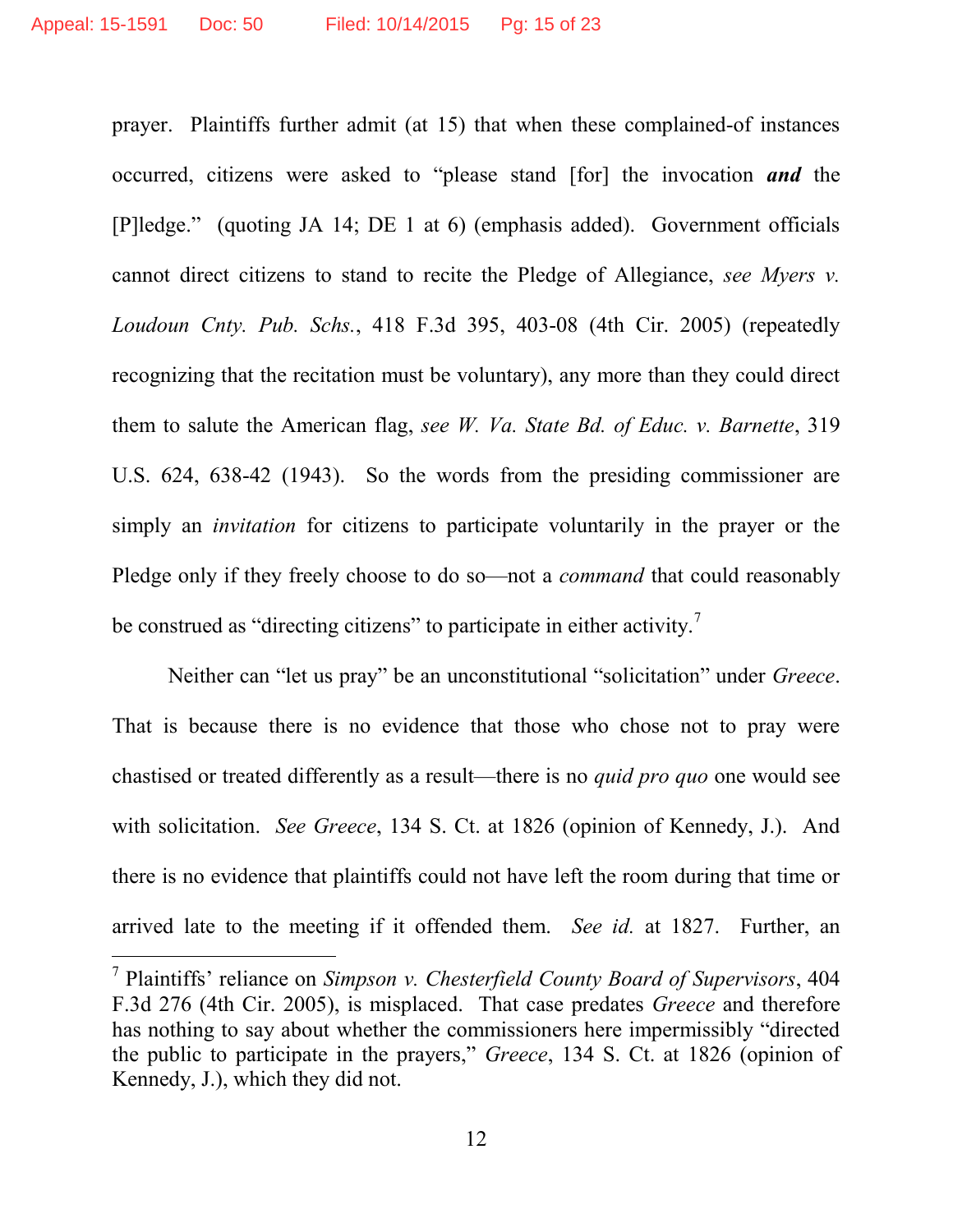invitation to "[p]ray with me" or to "let us pray"—when made by the prayergiver—is commonly (and reasonably) understood in the context of public prayer as an invitation to those who wish to join in the prayer—not as soliciting, much less directing, religious behavior. *See id.* at 1832 (Alito, J., concurring). As plaintiffs evidence in their affidavits, they obviously did not feel that they had to participate in the prayers because they did not. SA 3, 5-6, 9; DE 6-1 at 3; DE 6-2 at 2-3; DE 6-3 at 3. And as plaintiffs admit in their complaint, the only harm suffered were feelings of exclusion. JA 11-12; DE 1 at 3-4.

## **C. No One Was Singled Out For Opprobrium By The County's Legislative Prayer Practice.**

Third, plaintiffs argue (at 18-23) that they were singled out for opprobrium. This argument—based on hearsay from newspaper articles and the actions of other citizens, not the commissioners—not only misrepresents the record, but also relies on improper and irrelevant evidence. Plaintiffs point to Commissioner Sides' statement—made *after* this lawsuit was filed—that people "call evil good and good evil." JA 325 (citation omitted); DE 62 at 3. Tellingly, this quote—the one most emphasized by plaintiffs—had nothing to do with any objections to legislative prayer and, contrary to plaintiffs' misrepresentation (at 20), the commissioner was not calling "religious minorities in the County 'evil.'" As plaintiffs recognize (at 4), he was referring to the issue of Bible instruction in County schools, and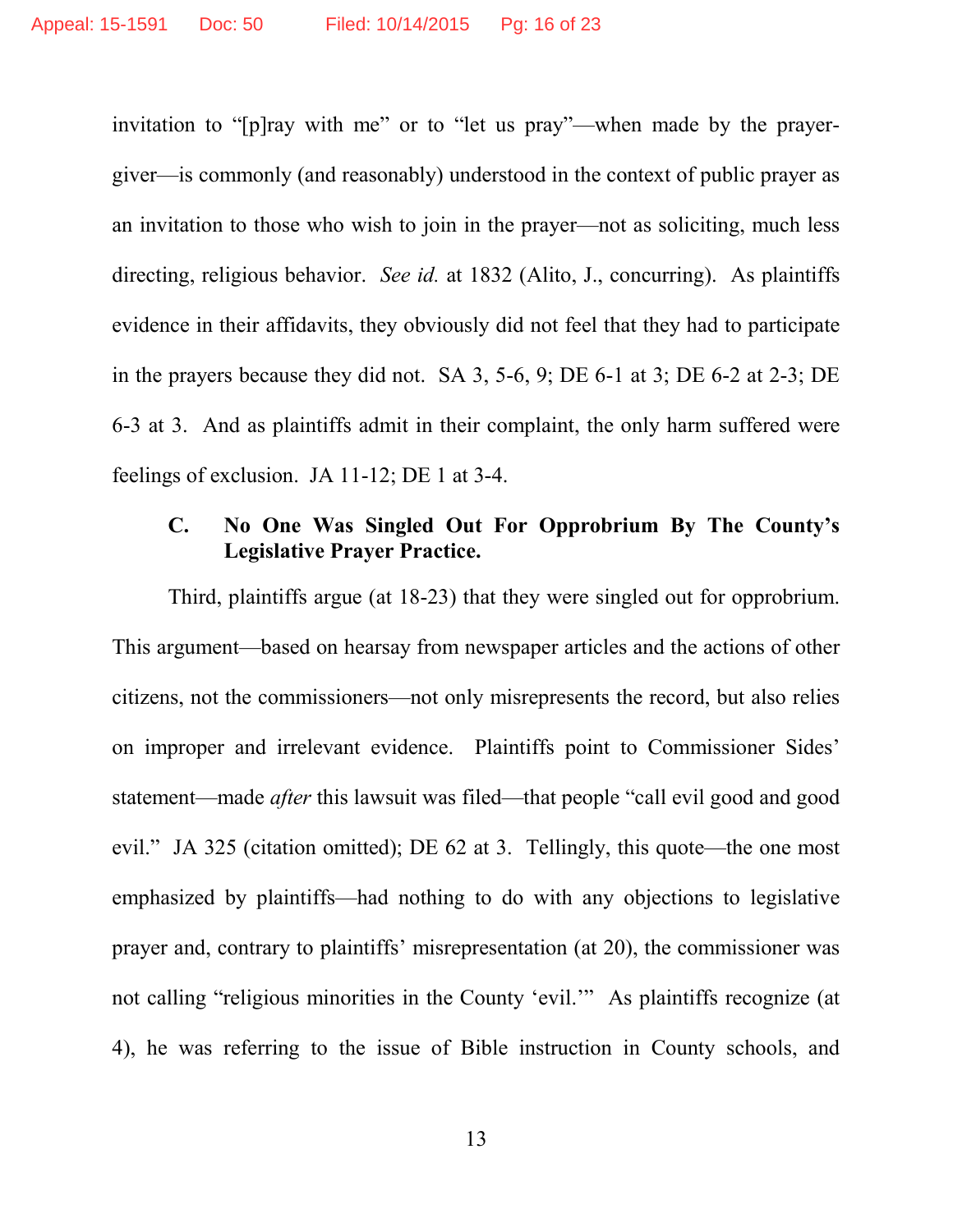commenting on what he views as societal decline in general. This type of statement is irrelevant to coercion analysis under *Greece*.

Plaintiffs also point (at 20-21) to Commissioner Barber's statements that "God will lead me through this persecution" and that "we do believe that there is only one way to salvation and that is Jesus Christ," along with a meeting at which members of the audience—not the commissioners—jeered a resident who expressed opposition to the County's legislative prayer, to argue (at 21) that "the Board's leadership engendered and then inflamed 'the very divisions along religious lines that the Establishment Clause seeks to prevent.'" (quoting *Greece*, 134 S. Ct. at 1819). That argument fails for several reasons.

All of this happened after the instant lawsuit was filed. If anything, it was plaintiffs' efforts to censor the content of the legislative prayers that "engendered and then inflamed" the division that evidently (and regrettably) took place at a later meeting. None of this is evidence that the County "allocated benefits and burdens based on participation in the prayer, or that citizens were received differently [by the commissioners] depending on whether they joined the invocation or quietly declined"—which is the test under *Greece*. *See Greece*, 134 S. Ct. at 1826 (opinion of Kennedy, J.). And these isolated incidents do not come close to showing, as *Greece* requires, a "course and practice *over time* . . . that the

14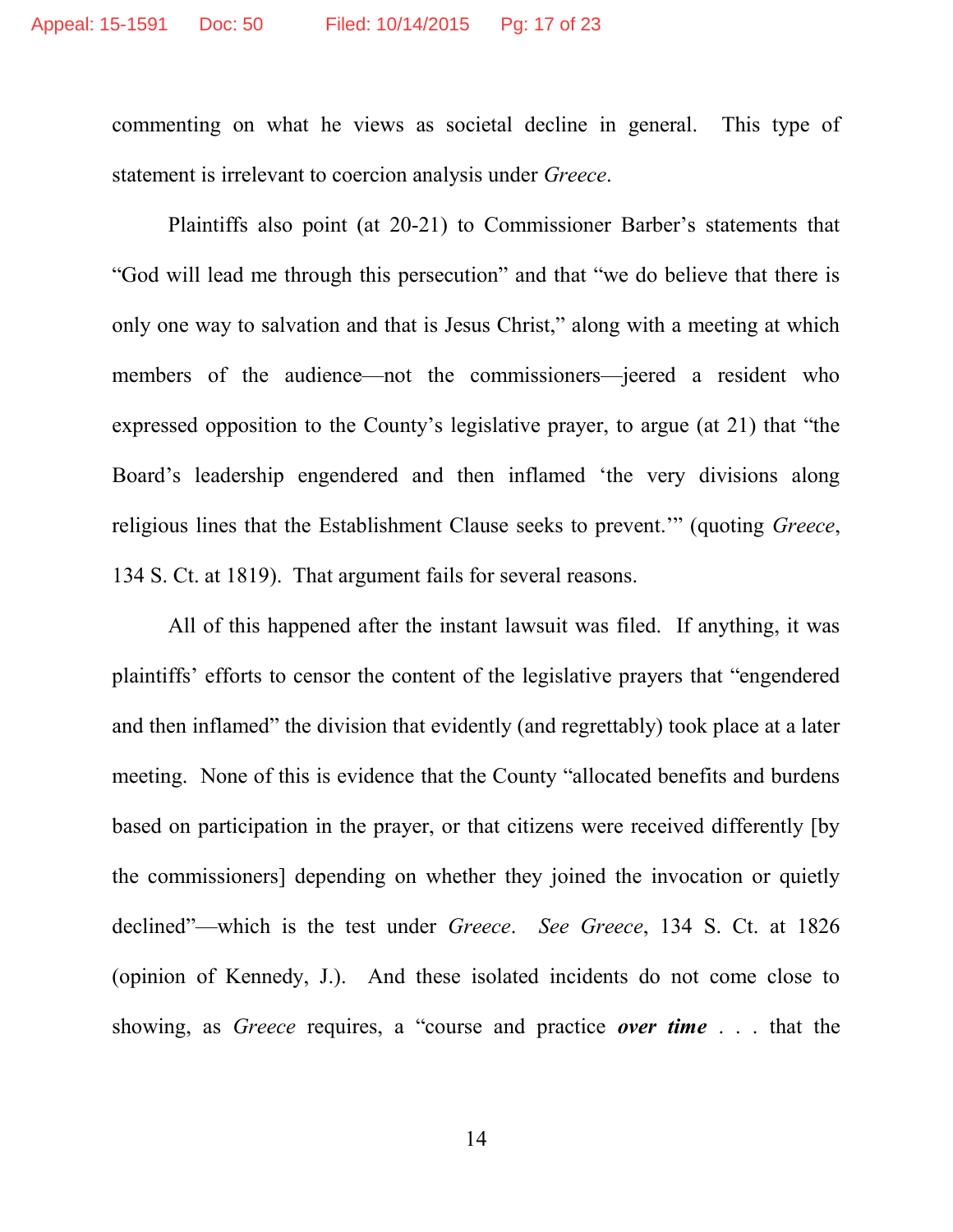invocations denigrate nonbelievers or religious minorities, threaten damnation, or preach conversion." *Id.* at 1823 (majority opinion) (emphasis added).

It would trench upon legislative immunity to say that a lawmaker could not express his personal views arising from being a defendant in litigation, and it would trench upon free-speech rights to say that a lawmaker could not express those views outside a legislative session. And if expressing one's own religious views is the equivalent of disparaging the faith of others, then *no* prayer could withstand constitutional scrutiny under *Greece*. *See id.* at 1822 ("[I]t is unlikely that prayer will be inclusive beyond dispute  $\dots$ .  $\dddot{\,}$ ). Thus it is not surprising that the record in *Greece* included similar prayers offered in the town board meetings referring to the "saving sacrifice of Jesus Christ on the cross." *Id.* at 1820 (citation omitted).

While it is regrettable that private citizens may have jeered another fellow citizen who criticized the practice of offering prayers, those discourteous words were uttered by private citizens, and are not attributable to the County. In all events, the incident is not materially different from one that occurred in *Greece* when a prayer-giver rudely referred to legislative-prayer opponents as "ignorant." *Id.* at 1824 (holding that stray remarks "do not despoil a practice that on the whole reflects and embraces our tradition"). Because isolated incidents of this type were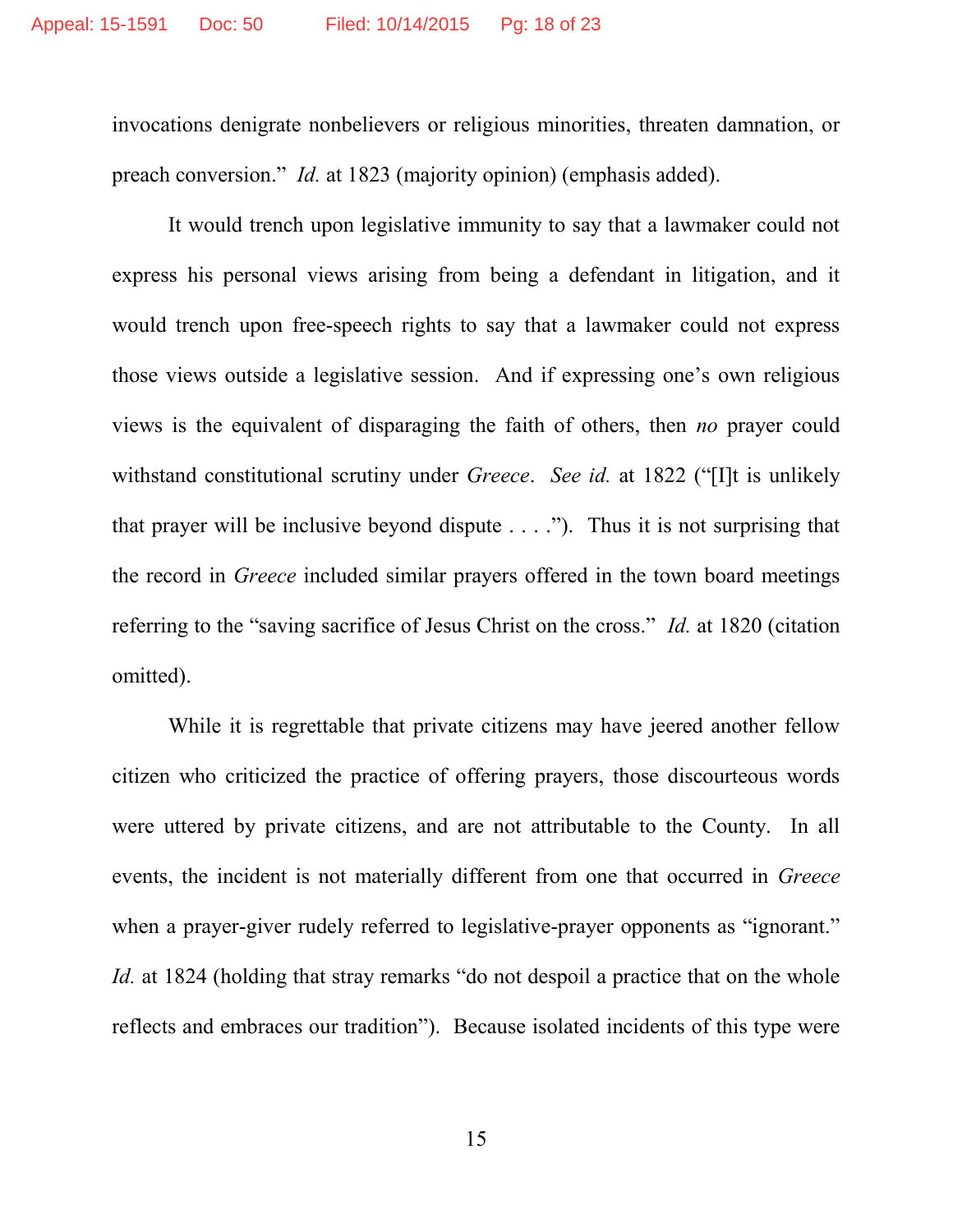not enough to render the legislative prayer practice in *Greece* unconstitutionally coercive, they cannot be enough to do so here, either.

#### <span id="page-18-1"></span>**D. The** *Lemon* **Test In Any Form Is Inappropriate Here.**

<span id="page-18-0"></span>As a last-ditch stand, plaintiffs rely (as the district court did) on the *Lemon* test, but that test has no application here. To be sure, this Court previously applied a variation of the *Lemon* test in its legislative prayer cases beginning with *Wynne v. Town of Great Falls*, 376 F.3d 292 (4th Cir. 2004), and reaching its zenith in *Joyner v. Forsyth County*, 653 F.3d 341 (4th Cir. 2011). That was the same test the Second Circuit applied in *Galloway v. Town of Greece*, 681 F.3d 20, 30 (2d Cir. 2012), before being reversed by the Supreme Court. The Supreme Court did not just disagree with the result reached by the Second Circuit, but with its reasoning, too—and held that *Marsh* supplies the proper legal framework and analysis. *See Greece*, 134 S. Ct. at 1815, 1821.

Plaintiffs impermissibly attempt to smuggle the *Lemon*/endorsement test back into the analysis by arguing (at 31-32) that there is evidence the commissioners prefer Christianity (and thus impermissibly send a message of "endorsement" to outsiders). But the same thing was true in *Greece*, where the overwhelming majority of prayers offered at the town meetings were explicitly Christian. *See Greece*, 681 F.3d at 30-31 (invalidating the town's practice because the vast majority of prayers included references to Christian beliefs). The Supreme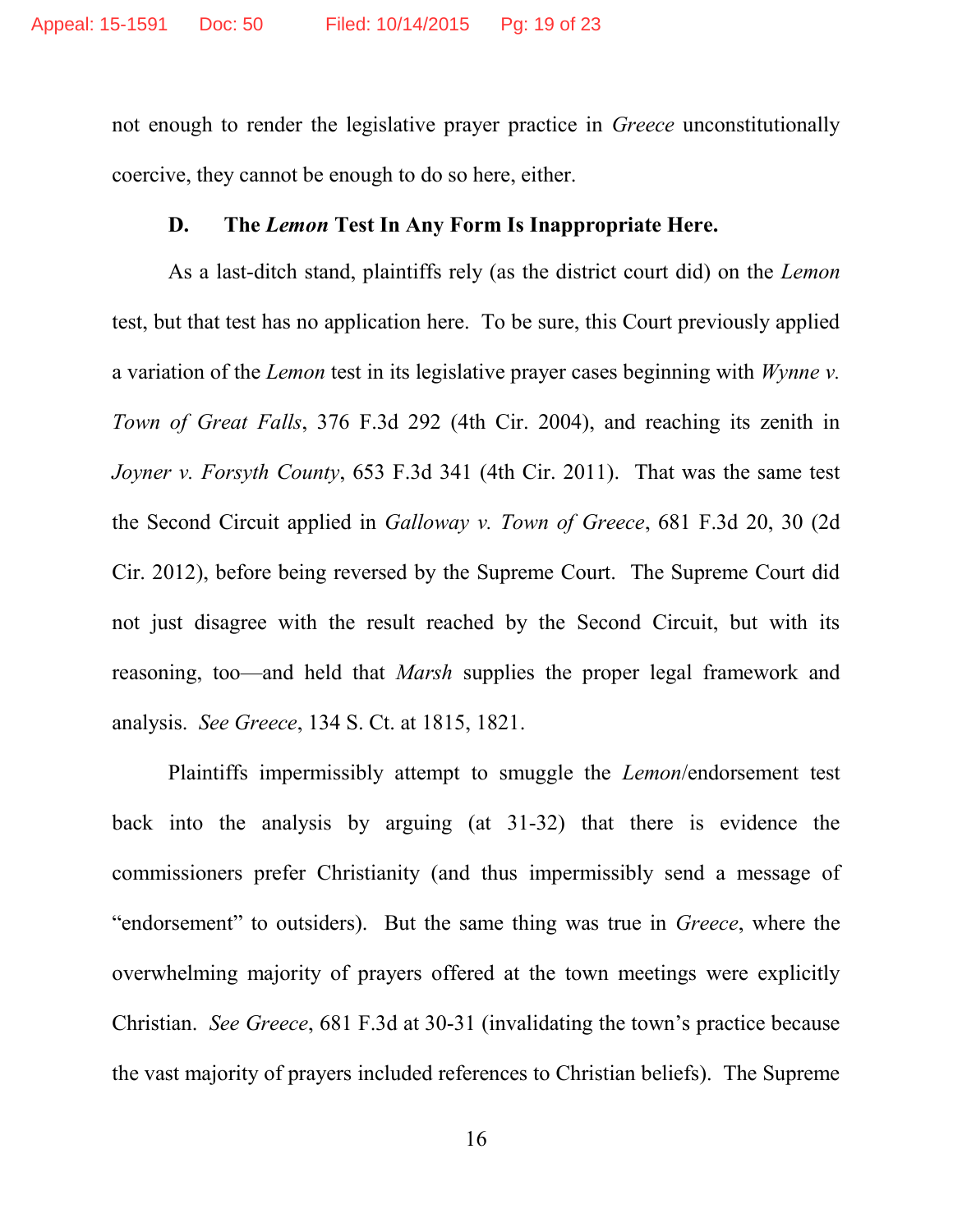Court held those facts not to amount to an Establishment Clause violation as a matter of law, either as a historical violation or as a legally cognizable form of coercion. That holding requires this Court to reach the same conclusion in this case.

Put simply, the Supreme Court in *Greece* decided that if an Establishment Clause test would invalidate a longstanding historical practice, the problem is with the test—not the practice. *See* 134 S. Ct. at 1819 (The Establishment Clause allows legislative prayer practices "where history shows that the specific practice is permitted. Any test the Court adopts must acknowledge a practice that was accepted by the Framers and has withstood the critical scrutiny of time and political change."). Prayer practices that are "coercive"—as the Supreme Court carefully explained the term—are simply not part of that historical pedigree. But as already demonstrated, the prayer practice at issue in this case does not cross that constitutional line. It is well within the historical tradition recognized by the Supreme Court in *Marsh* and *Greece*.

#### **CONCLUSION**

For the foregoing reasons, the judgment of the district court should be reversed and judgment rendered in the County's favor.

17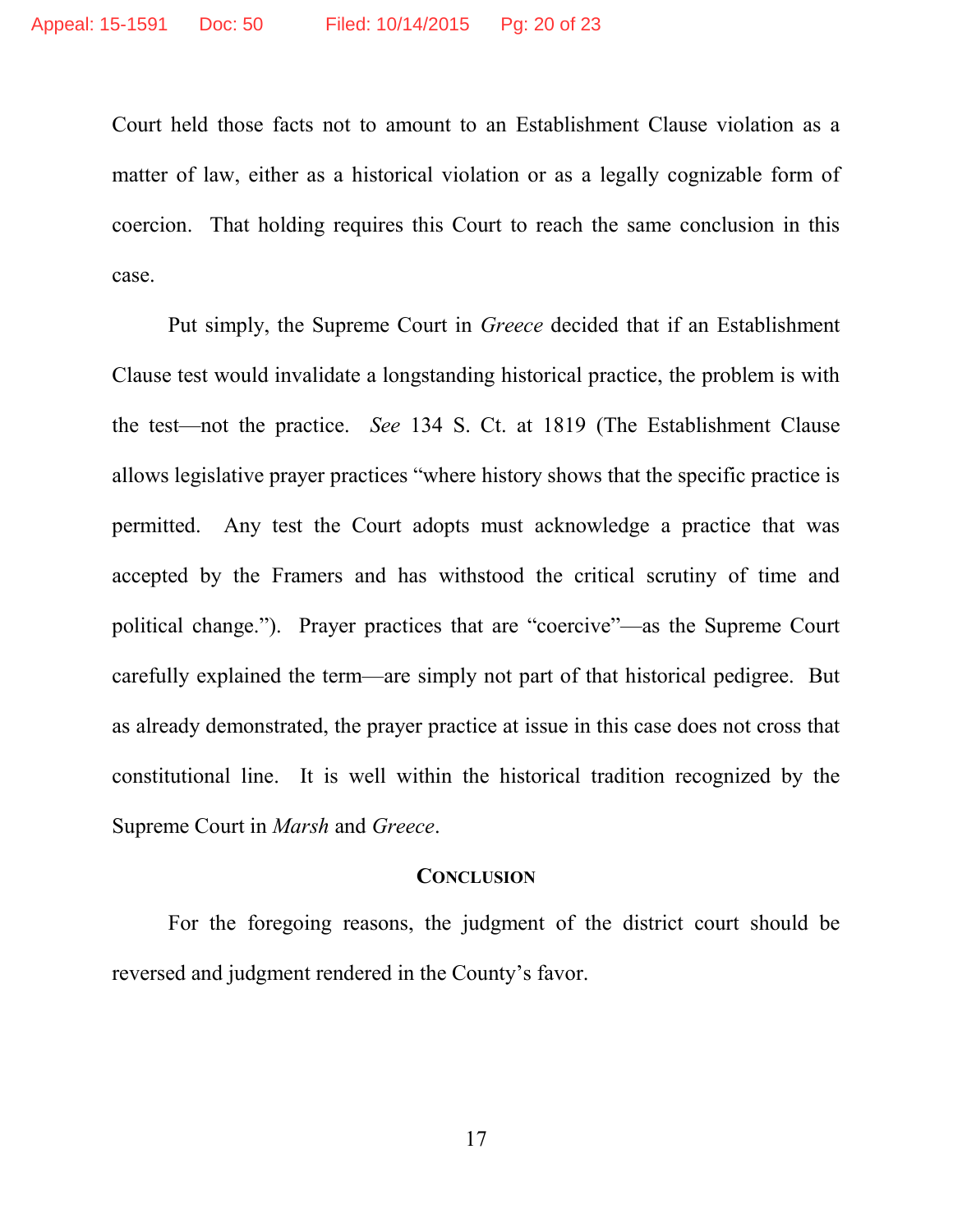Dated: October 14, 2015 Respectfully submitted,

David C. Gibbs, III THE NATIONAL CENTER FOR LIFE AND **LIBERTY** P.O. Box 270548 Flower Mound, Texas 75027-0548

David A. Cortman Brett B. Harvey ALLIANCE DEFENDING FREEDOM 15100 N. 90th Street Scottsdale, Arizona 85260

/s/ Allyson N. Ho

Allyson N. Ho John C. Sullivan MORGAN, LEWIS & BOCKIUS LLP 1717 Main Street, Suite 3200 Dallas, Texas 75201

Hiram S. Sasser, III Kenneth A. Klukowski LIBERTY INSTITUTE 2001 W. Plano Parkway, Suite 1600 Plano, Texas 75075

*Attorneys for Defendant-Appellant Rowan County*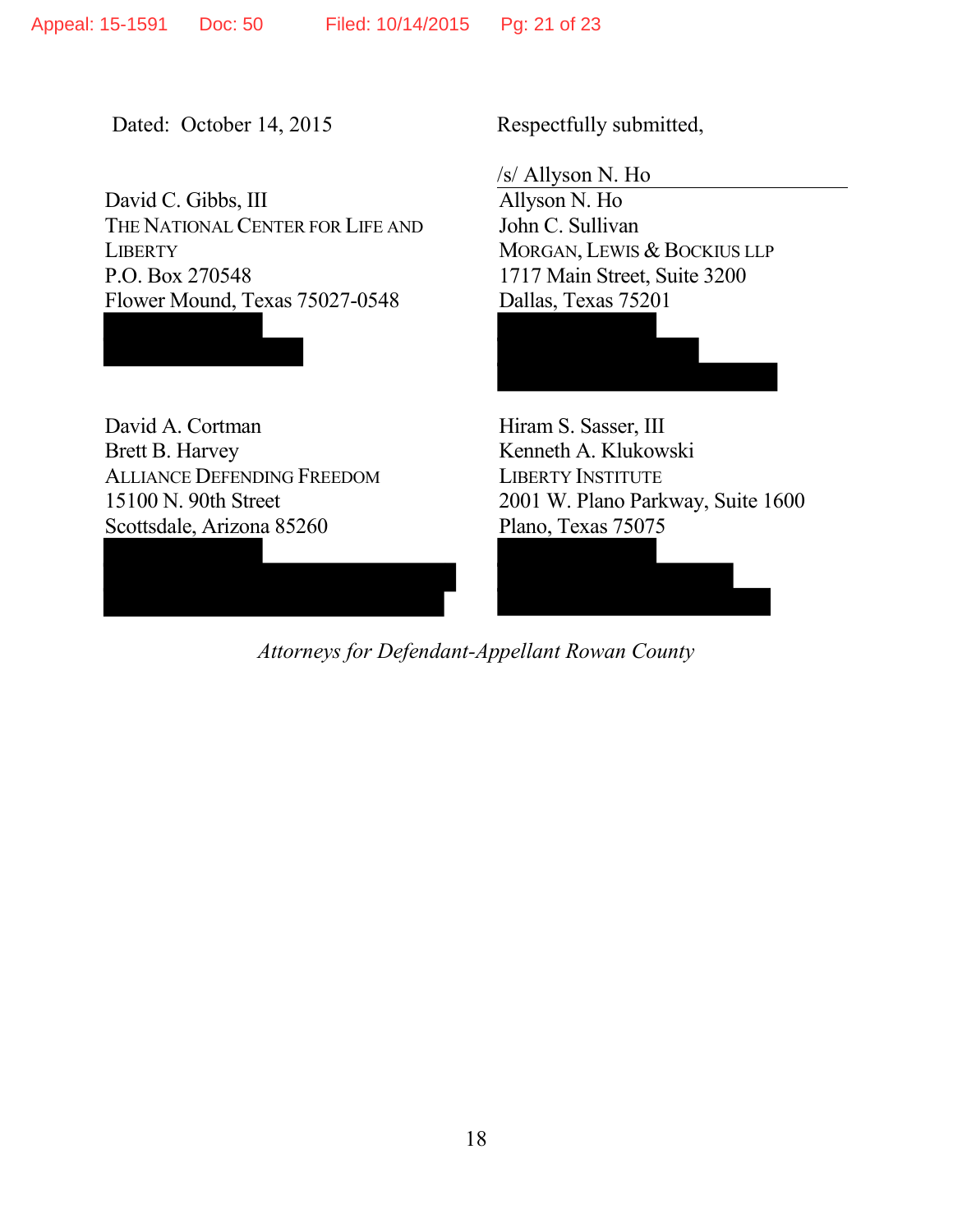## **CERTIFICATE OF COMPLIANCE WITH RULE 32(A)**

Type-Volume Limitation, Typeface Requirements, and Type Style Requirements

1. This brief complies with the type-volume limitation of Fed. R. App. P.  $28.1(e)(2)$  or Fed. R. App. P.  $32(a)(7)(B)$  because this brief contains 4,243 words, excluding the parts of the brief exempted by Fed. R. App. P.  $32(a)(7)(B)(iii)$ .

2. This brief complies with the typeface requirements of Fed. R. App. P.  $32(a)(5)$  and the type style requirements of Fed. R. App. P.  $32(a)(6)$  because this brief has been prepared in a proportionally spaced typeface using Microsoft Office Word in 14-point Times New Roman typeface.

Date: October 14, 2015 /s/ Allyson N. Ho

Allyson N. Ho MORGAN, LEWIS & BOCKIUS LLP 1717 Main Street, Suite 3200 Dallas, Texas 75201

*Attorney for Defendant-Appellant Rowan County*